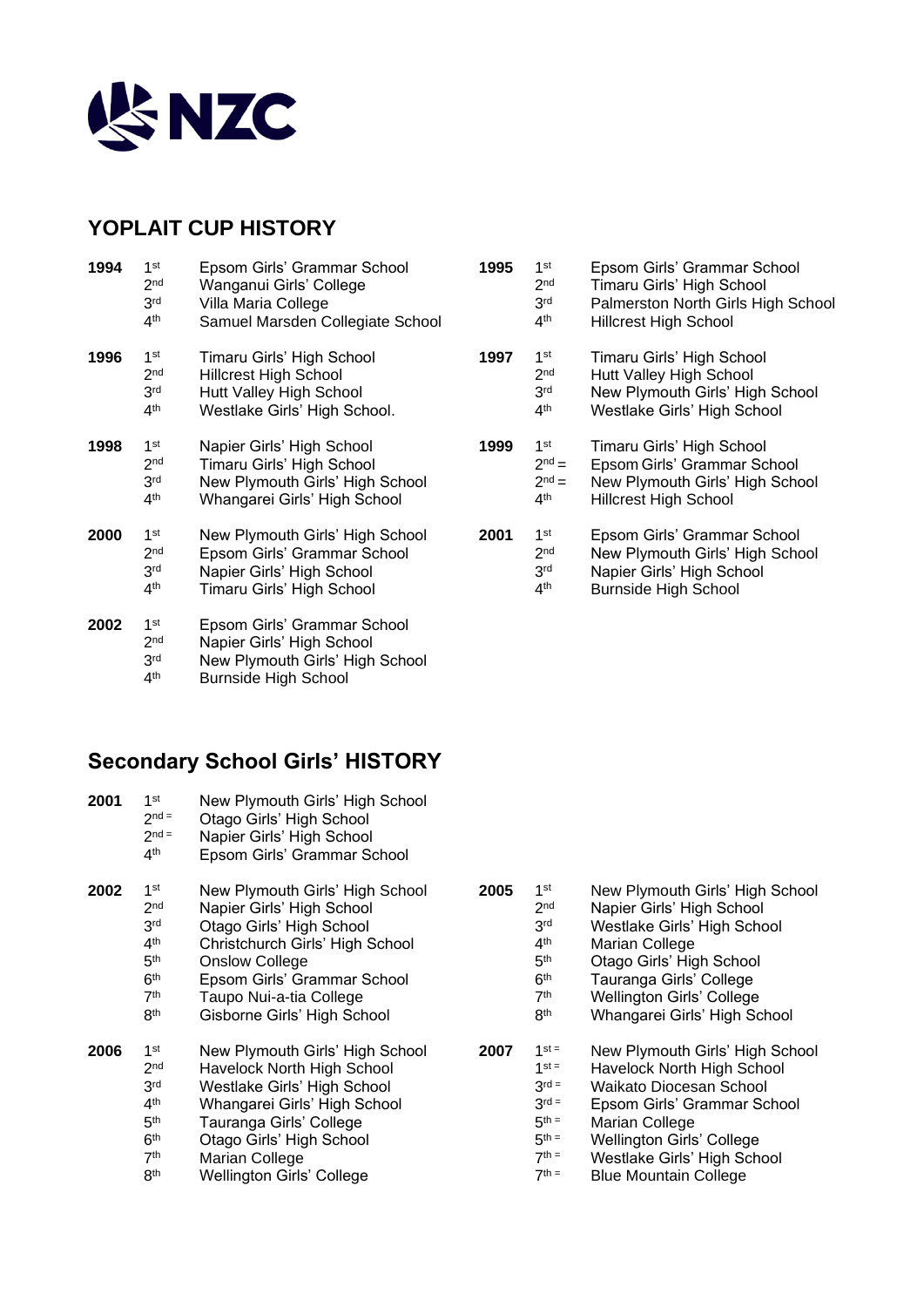| 2008 | 1 <sup>st</sup><br>2 <sub>nd</sub><br>3 <sup>rd</sup><br>4 <sup>th</sup><br>5 <sup>th</sup><br>6 <sup>th</sup><br>7 <sup>th</sup><br>8 <sup>th</sup> | New Plymouth Girls' High School<br>Epsom Girls' Grammar School<br><b>Burnside High School</b><br>Baradene College<br>Havelock North High School<br>Waikato Diocesan School<br>Wellington Girls' College<br>St Hilda's Collegiate | 2009 | 1 <sup>st</sup><br>2 <sub>nd</sub><br>3 <sup>rd</sup><br>4 <sup>th</sup><br>5 <sup>th</sup><br>6 <sup>th</sup><br>7 <sup>th</sup><br>8 <sup>th</sup> | Wellington Girls' College<br>Havelock North High School<br>Christchurch Girls' High School<br>Westlake Girls' High School<br>New Plymouth Girls' High School<br><b>Waikato Diocesan School</b><br>Diocesan School for Girls<br><b>Blue Mountain College</b> |
|------|------------------------------------------------------------------------------------------------------------------------------------------------------|----------------------------------------------------------------------------------------------------------------------------------------------------------------------------------------------------------------------------------|------|------------------------------------------------------------------------------------------------------------------------------------------------------|-------------------------------------------------------------------------------------------------------------------------------------------------------------------------------------------------------------------------------------------------------------|
| 2010 | 1 <sup>st</sup><br>2 <sub>nd</sub><br>3 <sup>rd</sup><br>4 <sup>th</sup><br>5 <sup>th</sup><br>6 <sup>th</sup><br>7 <sup>th</sup><br>8 <sup>th</sup> | Christchurch Girls' High School<br><b>Hillcrest High School</b><br>Havelock North High School<br>Epsom Girls' Grammar School<br>Avondale College<br>Wanganui Collegiate<br>Wellington Girls' College<br>St Hilda's Collegiate    | 2011 | 1 <sup>st</sup><br>2 <sub>nd</sub><br>3 <sup>rd</sup><br>4 <sup>th</sup><br>5 <sup>th</sup><br>6 <sup>th</sup><br>7 <sup>th</sup><br>8 <sup>th</sup> | Christchurch Girls' High School<br><b>Hillcrest High School</b><br>Palmerston North Girls High School<br>St Hilda's Collegiate<br>Wanganui Collegiate<br>St Kentigern College<br>St Mary's College<br>Westlake Girl's High School                           |
| 2012 | 1 <sup>st</sup><br>2 <sub>nd</sub><br>3 <sup>rd</sup><br>4 <sup>th</sup><br>5 <sup>th</sup><br>6 <sup>th</sup><br>7 <sup>th</sup>                    | Havelock North High School<br>Palmerston North Girls' High School<br>St Hilda's Collegiate<br>St Kentigern College<br>Waikato Diocesan School<br>Wellington Girls' College<br>New Plymouth Girls' High School                    | 2013 | 1 <sup>st</sup><br>2 <sub>nd</sub><br>3 <sup>rd</sup><br>4 <sup>th</sup><br>5 <sup>th</sup><br>6 <sup>th</sup>                                       | Havelock North High School<br>St Hilda's Collegiate<br>Rangi Ruru Girls' School<br>Wellington Girls' College<br>St Kentigern College<br>Waikato Diocesan School for Girls                                                                                   |

*(CGHS/Aquinas College both withdrew – replaced by PNGHS)*

| 2014 | 1 <sup>st</sup><br>2 <sub>nd</sub><br>3 <sup>rd</sup><br>4 <sup>th</sup><br>5 <sup>th</sup><br>6 <sup>th</sup> | Tawa College<br>Palmerston North Girls' High School<br>St Hilda's Collegiate<br>St Kentigern College<br>Whangarei Girls' High School<br>Rangi Ruru Girls' School | 2015 | 1 <sup>st</sup><br>2 <sub>nd</sub><br>3 <sup>rd</sup><br>4 <sup>th</sup><br>5 <sup>th</sup><br>6 <sup>th</sup> | Tawa College<br>St Hilda's Collegiate<br>Havelock North High School<br>Epsom Girls' Grammar School<br>Villa Maria College<br>Whangarei Girls' High School                   |
|------|----------------------------------------------------------------------------------------------------------------|------------------------------------------------------------------------------------------------------------------------------------------------------------------|------|----------------------------------------------------------------------------------------------------------------|-----------------------------------------------------------------------------------------------------------------------------------------------------------------------------|
| 2016 | 1 <sup>st</sup><br>2 <sub>nd</sub><br>3 <sup>rd</sup><br>4 <sup>th</sup><br>5 <sup>th</sup><br>6 <sup>th</sup> | St Hilda's Collegiate<br>Epsom Girls' Grammar School<br>Tawa College<br>Tauranga Girls' College<br>Palmerston North Girls' High School<br>Cashmere High School   | 2017 | 1 <sup>st</sup><br>2 <sub>nd</sub><br>3 <sup>rd</sup><br>4 <sup>th</sup><br>5 <sup>th</sup><br>6 <sup>th</sup> | Epsom Girls Grammar School<br>St Hilda's Collegiate<br>Christchurch Girls' High School<br>Tauranga Girls' College<br>New Plymouth Girls' High School<br><b>Tawa College</b> |

# **Gillette Venus Cup HISTORY**

| 2018 | 1st             | St Hilda's Collegiate           | 2019 | 1st             | Epsom Girls Grammar School        |
|------|-----------------|---------------------------------|------|-----------------|-----------------------------------|
|      | 2 <sub>nd</sub> | Christchurch Girls' High School |      | 2 <sub>nd</sub> | Christchurch Girls' High School   |
|      | 3 <sup>rd</sup> | CS Tawa College                 |      | 3 <sup>rd</sup> | St Matthew's Collegiate           |
|      | $4^{\text{th}}$ | Epsom Girls Grammar School      |      | 4 <sup>th</sup> | St Hilda's Collegiate             |
|      | 5 <sup>th</sup> | Wairarapa College               |      | 5 <sup>th</sup> | Waikato Diocesan School for Girls |
|      | 6 <sup>th</sup> | Tauranga Girls College          |      | 6 <sup>th</sup> | CS Hutt Valley High School        |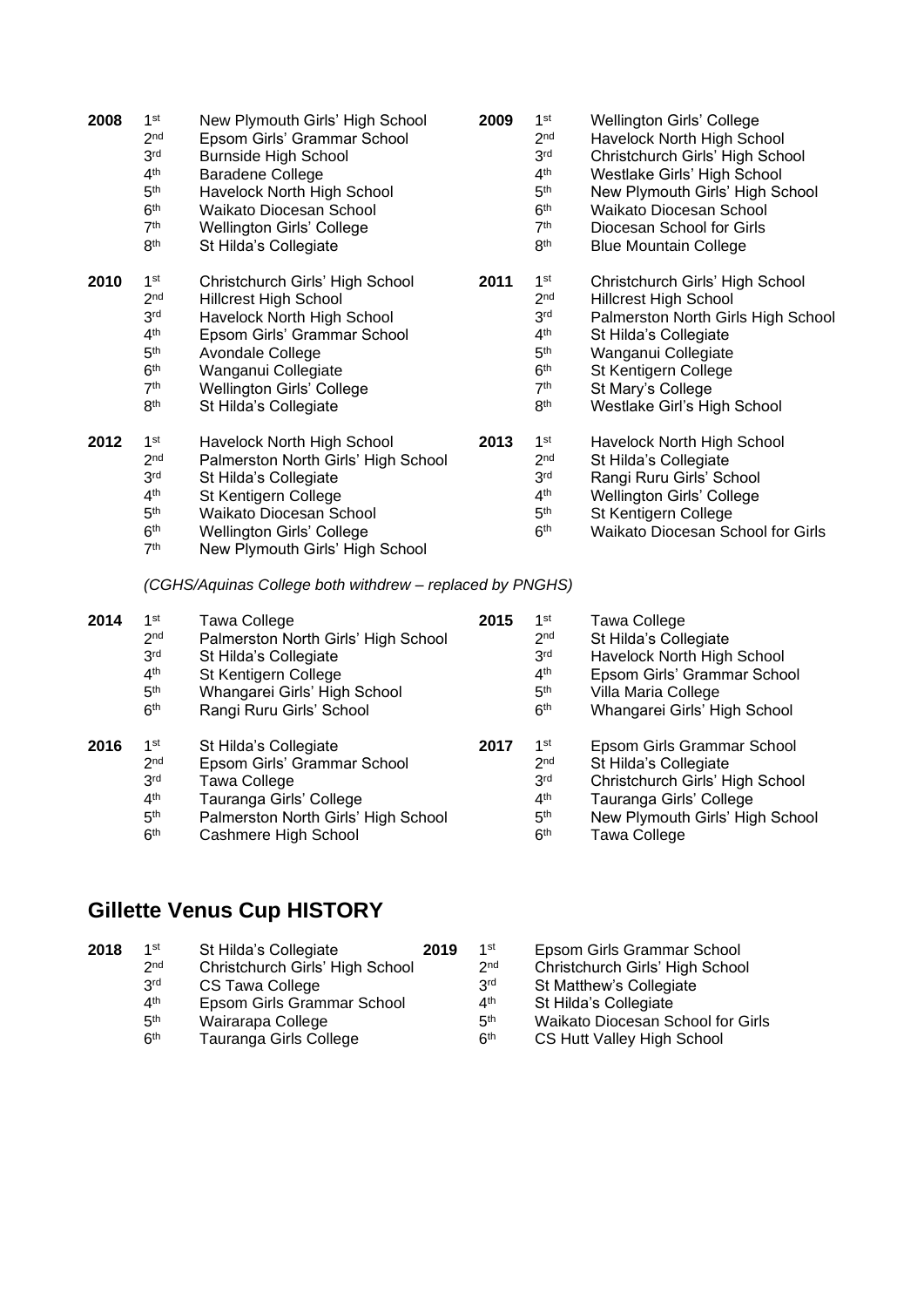#### **Close Victories**

2016 - Cashmere High School beat Tauranga Girls College by one run 2018 – Christchurch Girls' High School beat Epsom Girls Grammar School by one run

#### **Large Victories**

| 10 Wickets | St. Hilda's Collegiate (30/0) defeated Wairarapa College (29/10) - 2016<br>Tawa College (104/0) defeated St Kentigern College (62/10) - 2014 |
|------------|----------------------------------------------------------------------------------------------------------------------------------------------|
| 9 Wickets  | Villa Maria College (155/1) defeated Whangarei Girls High School (85/10) – 2015                                                              |

#### **Match Records**

**Highest team total** – 178/4 St Hilda's Collegiate v Tauranga Girls College 99/2 - 2016

**Highest chasing total to win** – 132/1 Cashmere High School v Tauranga Girls College 131/1 - 2016

**Highest chasing total to lose** – Tawa College (156/1) vs New Plymouth Girls High School (159/2) - 2017

**Highest match aggregate** – **315** Tawa College (156/1) vs New Plymouth Girls High School (159/2) - 2017

**Record Partnership** – 152 (3rd Wicket) Holly MacDonald & Caitlin King (Havelock North High School) - 2012

#### **Individual Batting Performances**

| 2018 | Amelia Kerr (Tawa College cs)                     | 87    |
|------|---------------------------------------------------|-------|
| 2017 | Bella Armstrong (Epsom Girls Grammar School)      | $85*$ |
| 2018 | Amelia Kerr (Tawa College cs)                     | 84    |
| 2016 | Bella James (St Hilda's Collegiate)               | 83    |
| 2017 | Sophie Grey (Christchurch Girls' High School)     | 81    |
| 2012 | Francesca Wilkinson (St Kentigern College)        | 80    |
| 2018 | Amelia Kerr (Tawa College cs)                     | 80    |
| 2012 | Kate Anderson (Waikato Diocesan School for Girls) | 78    |
| 2012 | Hannah Rowe (Palmerston North Girls' High School) | $75*$ |
| 2012 | Courtney Sprott (Wellington Girls' College)       | $75*$ |
|      |                                                   |       |

### **Individual Bowling Performances**

| 2019 | Georgina Harris (Waikato Diocesan School for Girls) | 6/8  |
|------|-----------------------------------------------------|------|
| 2018 | Sarah Asmussen (Christchurch Girls' High School)    | 5/5  |
| 2018 | Amelia Kerr (CS Tawa College)                       | 5/6  |
| 2013 | Thamsyn Newton (Wellington Girls' College)          | 5/6  |
| 2018 | Phoebe Jones (Epsom Girls' Grammar School)          | 5/8  |
| 2012 | Bhamini Rangnekar (Havelock North High School)      | 5/9  |
| 2016 | Georgia Hefferman (St Hilda's Collegiate)           | 5/11 |
| 2016 | Olivia West (Palmerston North Girls' high School)   | 5/12 |
| 2015 | Olivia Addis (Havelock North High School)           | 5/12 |
| 2012 | Lily Crawford (Waikato Diocesan School for Girls)   | 5/13 |
| 2015 | Tia Saunders (Whangarei Girls High School)          | 5/17 |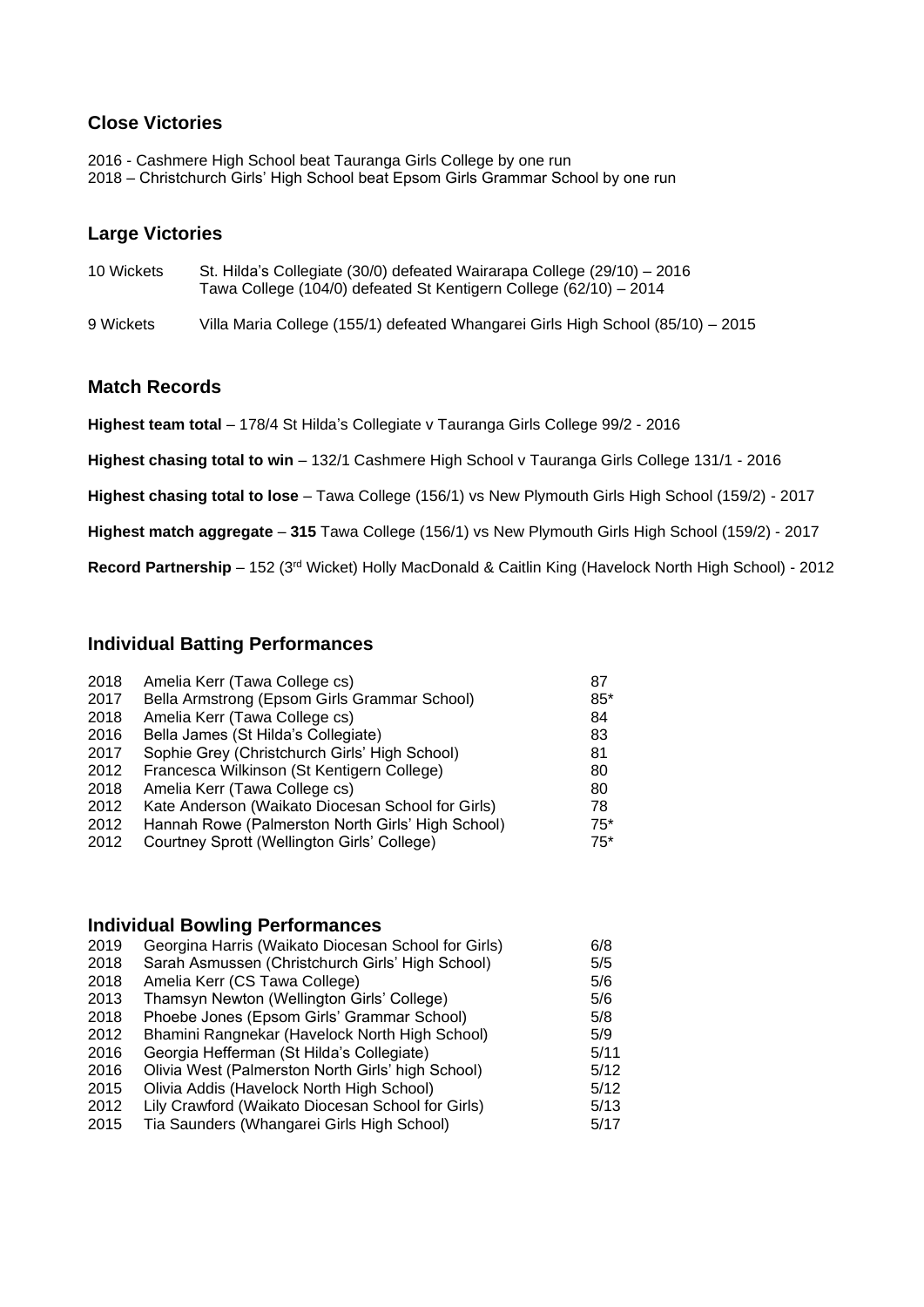## **Record Partnerships**

| 1 <sup>st</sup>  | 144 | Sophie Grey (81) and Casey Liddington<br>Christchurch Girls' High School vs New Plymouth Girls High School   | 2017 |
|------------------|-----|--------------------------------------------------------------------------------------------------------------|------|
| 2 <sub>nd</sub>  | 139 | <b>Jess Hollard (40) and Monique Rees</b><br>New Plymouth Girls High School vs Tawa College                  | 2017 |
| 3 <sup>rd</sup>  | 152 | Holly MacDonald (71*) and Caitlin King (66*)<br>Havelock North High School vs New Plymouth Girls High School | 2012 |
| 4 <sup>th</sup>  | 56  | C Dodd (24) and M Tangi (27*)<br>St Kentigern College vs Palmerston North Girls High School                  | 2014 |
| 5 <sup>th</sup>  | 65  | Maggie Martin (27) and Joey Hull (41)<br>St Hilda's Collegiate vs Christchurch Girls High School             | 2018 |
| 6 <sup>th</sup>  | 40  | Lydia Battin (2) and Breearne Illing (25)<br>Epsom Girls Grammar School vs St Matthews Collegiate            | 2019 |
| 7 <sup>th</sup>  | 40  | Elizabeth Cohr (22) and Hattie Vincent (19)<br>St Matthews Collegiate vs St Hilda's Collegiate               | 2019 |
| 8 <sup>th</sup>  | 23  | Tessa Dyzell (7) and Lydia Battin (15)<br>Epsom Girls Grammar School vs Christchurch Girls High School       | 2019 |
| gth              | 8   | Georgina Harris (19) and Emily Rich (10)<br>Waikato Diocesan vs Epsom Girls Grammar School                   | 2019 |
| $10^{\text{th}}$ | 15  | B Chamberlain (11) and T Murray (1)<br>New Plymouth Girls High School vs Waikato Dio                         | 2012 |

# **Player of Tournament (Ina Lamason Trophy)**

| Year | Player                 | School                          |
|------|------------------------|---------------------------------|
| 1994 | Kirsten Bartlett       | Wanganui Girls' College         |
| 1995 | Sian Neary             | Epsom Girls' High School        |
| 1996 | Haidee Tiffen          | Timaru Girls' High School       |
| 1997 | Haidee Tiffen          | Timaru Girls' High School       |
| 1998 | Selena Charteris       | Timaru Girls' High School       |
| 1999 | Maria Fahey            | Timaru Girls' High School       |
| 2000 | <b>Rachel Priest</b>   | New Plymouth Girls' High School |
| 2001 | <b>Cathryn Bristow</b> | Epsom Girls' High School        |
| 2002 | Rosamond Kember        | Epsom Girls' High School        |
| 2003 | Kendra Cocksedge       | New Plymouth Girls' High School |
| 2004 | Suzannah Bates         | Otago Girls' High School        |
| 2005 | Kendra Cocksedge       | New Plymouth Girls' High School |
| 2006 | Katie Perkins          | Westlake Girls' High School     |
| 2007 | Kate Broadmore         | New Plymouth Girls' High School |
| 2008 | Kate Broadmore         | New Plymouth Girls' High School |
| 2009 | Rachel Chin            | Wellington Girls' College       |
| 2010 | Heidi Arndt            | Hillcrest High School           |
| 2011 | Heidi Arndt            | <b>Hillcrest High School</b>    |
| 2012 | Caitlin Blakely        | St Hilda's Collegiate           |
| 2013 | <b>Thamsyn Newton</b>  | Whangarei Girls' High School    |
| 2014 | Amelia Kerr            | <b>Tawa College</b>             |
| 2015 | Amelia Kerr            | <b>Tawa College</b>             |
| 2016 | Bella James            | St Hilda's Collegiate           |